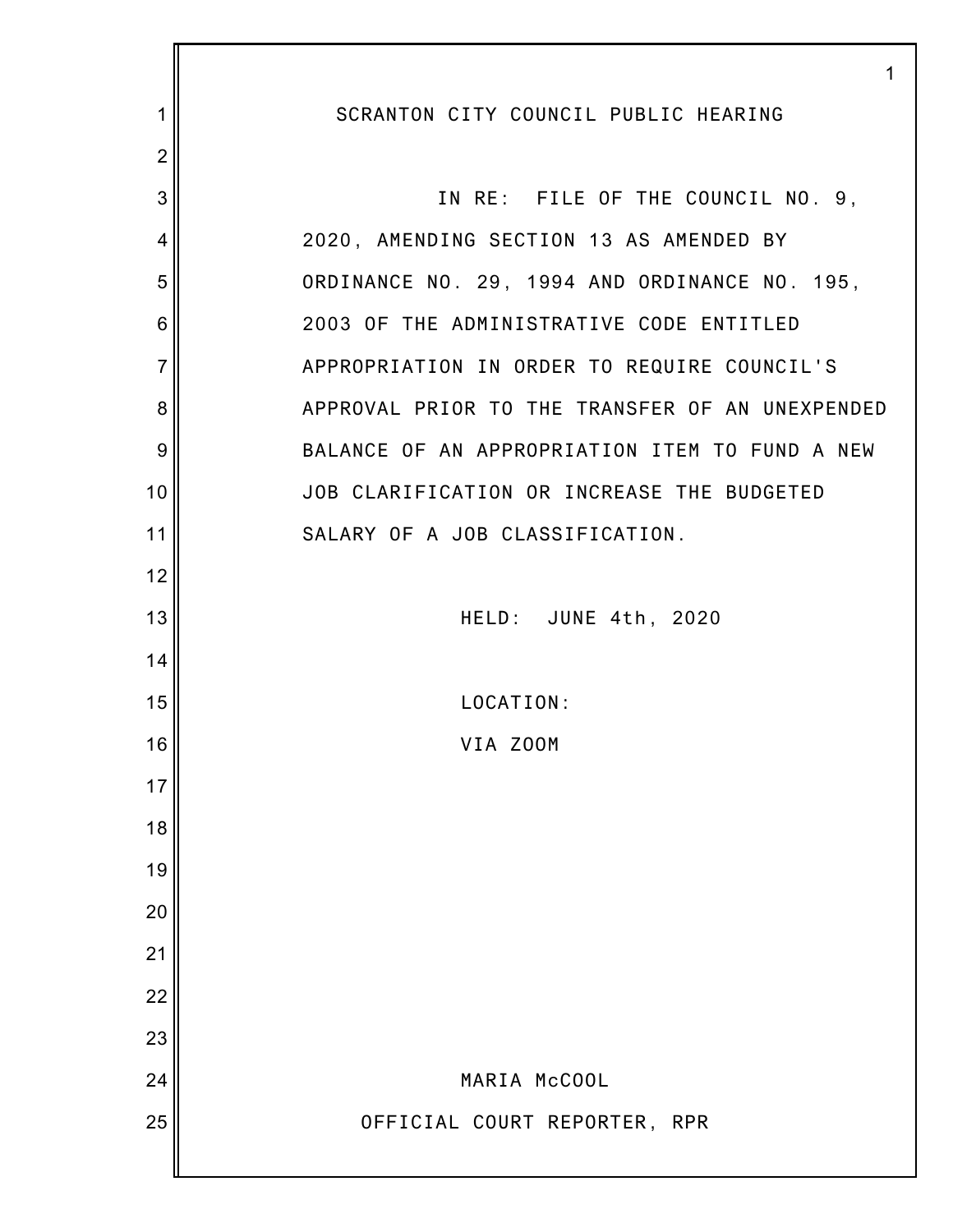|                | $\overline{2}$                                  |
|----------------|-------------------------------------------------|
| 1              | MR. GAUGHAN: All right. We're                   |
| $\overline{2}$ | going to first start with our public hearing at |
| 3              | 5:45. This is the Thursday, June 4th, edition   |
| 4              | of our Scranton City Council meeting. I'd like  |
| 5              | to call this public hearing to order. Miss      |
| 6              | Carrera, roll call, please.                     |
| $\overline{7}$ | MS. CARRERA: Mr. Schuster.                      |
| 8              | MR. SCHUSTER: Present.                          |
| 9              | MS. CARRERA: Mr. McAndrew.                      |
| 10             | MR. MCANDREW: Present.                          |
| 11             | MS. CARRERA: Dr. Rothchild.                     |
| 12             | DR. ROTHCHILD: Here.                            |
| 13             | MS. CARRERA: Mr. Donahue.                       |
| 14             | MR. DONAHUE: Here.                              |
| 15             | MS. CARRERA: Mr. Gaughan.                       |
| 16             | MR. GAUGHAN: Here. Thank you, Miss              |
| 17             | Carrera. Mrs. Reed?                             |
| 18             | MS. REED: Thank you. The purpose                |
| 19             | of said public hearing is to hear testimony and |
| 20             | discuss the following:                          |
| 21             | FILE OF THE COUNCIL NO. 9, 2020,                |
| 22             | AMENDING SECTION 13 AS AMENDED BY ORDINANCE NO. |
| 23             | 29, 1994 AND ORDINANCE NO. 195, 2003 OF THE     |
| 24             | ADMINISTRATIVE CODE ENTITLED APPROPRIATION IN   |
| 25             | ORDER TO REQUIRE COUNCIL'S APPROVAL PRIOR TO    |
|                |                                                 |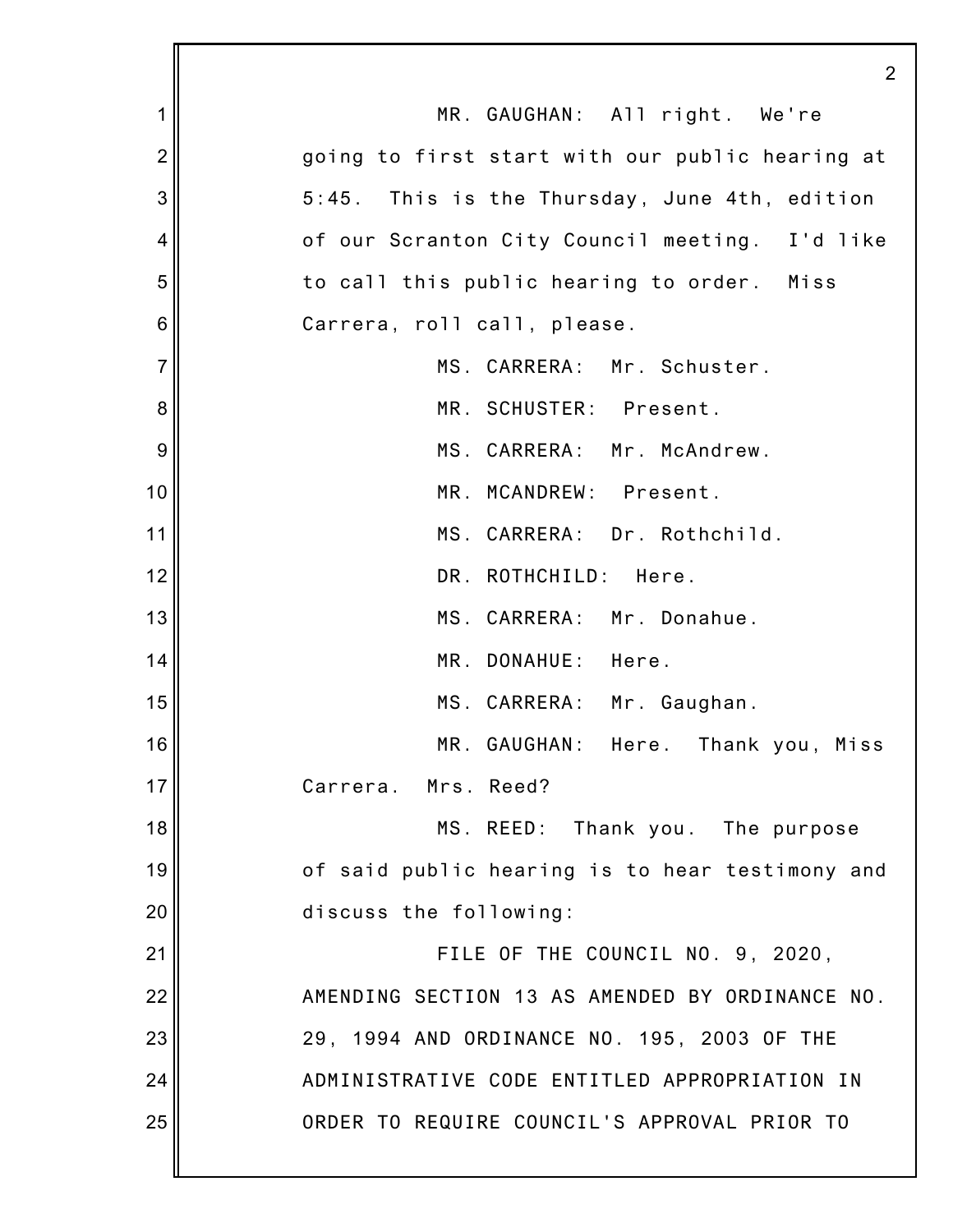|                | 3                                             |
|----------------|-----------------------------------------------|
| 1              | THE TRANSFER OF AN UNEXPENDED BALANCE OF AN   |
| $\overline{2}$ | APPROPRIATION ITEM TO FUND A NEW JOB          |
| 3              | CLARIFICATION OR INCREASE THE BUDGETED SALARY |
| 4              | OF A JOB CLASSIFICATION.                      |
| 5              | MR. GAUGHAN: Thank you, Mrs. Reed.            |
| 6              | There were no public comments or questions    |
| $\overline{7}$ | submitted as part of the public hearing for   |
| 8              | file of Council No. 9, 2020. At this point    |
| 9              | I'll entertain a motion to adjourn the public |
| 10             | hearing.                                      |
| 11             | MR. SCHUSTER: I'll make a motion to           |
| 12             | adjourn.                                      |
| 13             | MR. GAUGHAN: This public hearing is           |
| 14             | adjourned. Thank you.                         |
| 15             |                                               |
| 16             |                                               |
| 17             |                                               |
| 18             |                                               |
| 19             |                                               |
| 20             |                                               |
| 21             |                                               |
| 22             |                                               |
| 23             |                                               |
| 24             |                                               |
| 25             |                                               |
|                |                                               |